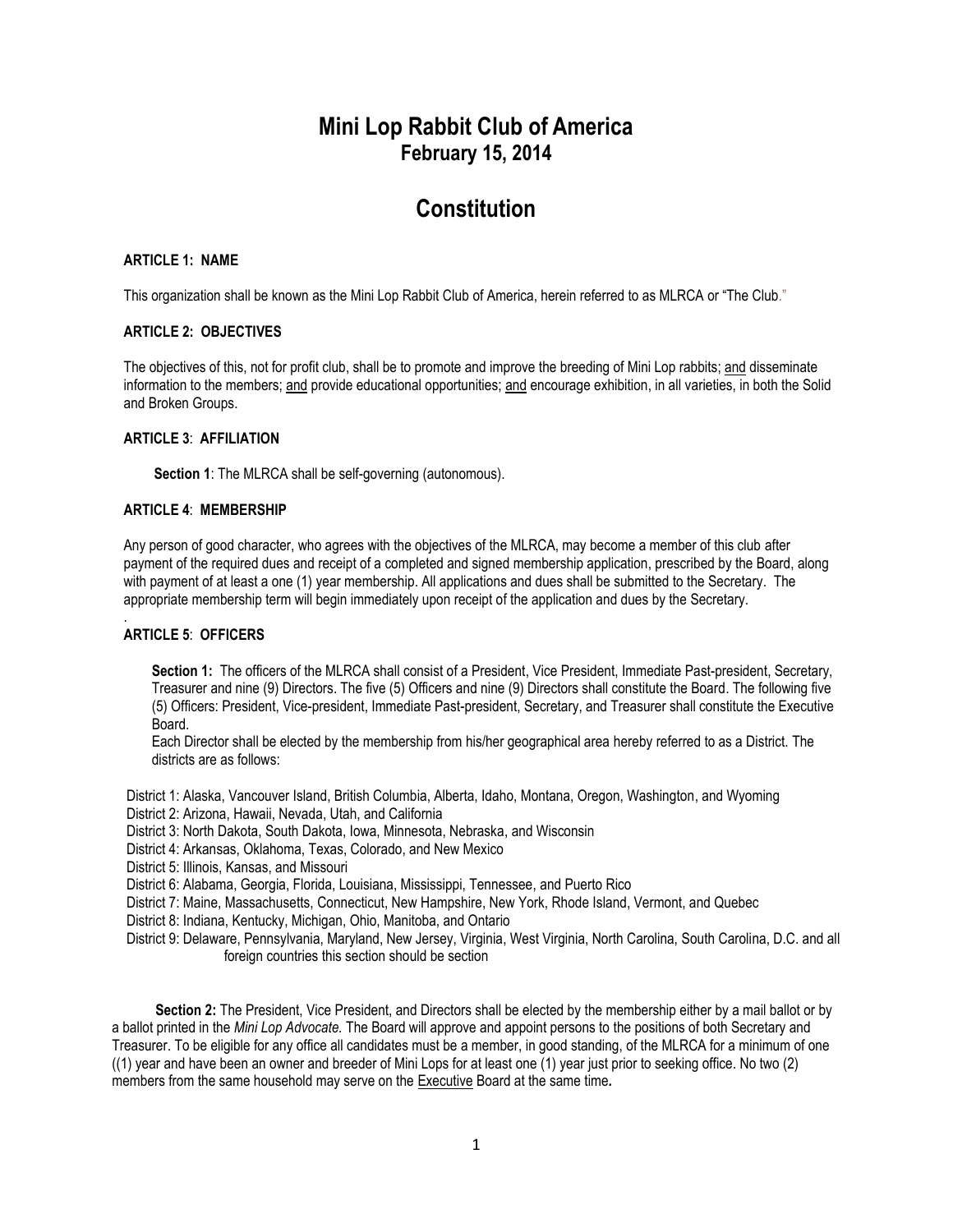**Section 3:** All officers, except the Secretary and Treasurer, shall have their resume printed in a current version of the *Mini Lop Advocate* for the benefit of the membership. The President shall appoint a Secretary every two (2) years and a Treasurer shall be appointed every three (3) years. Approval of both appointments requires a 2/3 majority vote by the Board.

**Section 4:** The President and Directors of even numbered districts (2, 4, 6, and 8) shall be elected in even years. The Vice-president and Directors of odd numbered districts (3, 5, 7, and 9) shall be elected in odd years.

**Section 5:** Vacancies in any office shall be filled by appointment by the President, pending a two-thirds (2/3) majority vote of the Board. If no director can be found for any given district or if no members live within any given district, the Board by 2/3 majority vote may combine districts until a director from said can be appointed. No changes will be made in the recording of Sweepstakes points should districts be temporarily combined.

**Section 6:** A Board member failing to report his/her vote, concerning MLRCA matters, to the President within ten (10) days of request, shall by his/her silence, forfeit his/her vote. Once a majority Board vote is attained, the President may announce the result of the vote. A member can change his/ her vote until the result has been announced.

**Section 7:** The Board of Directors **shall not** conduct business as usual in the event a quorum of the officers, seven (7), is not present. Any Board member unable to attend any official MLRCA Board meeting will be contacted by the President within seven (7) days of the Board meeting to vote only on those issues presented at the Board meeting. The President will not discuss old business nor ask for new business of those Board members not present at the Board meeting. The President will report the result of the Board member's vote to the rest of the Board members within twenty (20) days after the meeting date.

**Section 8:** The President, or a majority of the Executive Board, may at any time call a meeting of the Board as it deems necessary in order to conduct business that needs to be addressed outside of the bi-annual MLRCA Spring Show or the National All-Breed Convention meeting. Any electronic media deemed necessary can be used in this call for a meeting, to complete any urgent or progressive business, including motions and voting on any motions presented.

**Section 9:** The Immediate Past-president shall have voting rights and be included in both Executive Board and Board meetings. He/she will serve as a mentor for the MLRCA's Board and members. .He/she shall strive to maintain continuity of the Board and the Club. If the Immediate Past-president is removed for disciplinary action, all rights to attend or vote in either Executive or General Membership meetings are automatically rescinded.

 **Section 10:** Directors may appoint assistants (including youth directors) to staff their district subject to approval of the president. Youth directors are responsible for writing an article for publication in *The Mini Lop Advocate* and are to be the voice for other youth breeders in their district. Adult assistants will be responsible for getting information about Open breeders from their assigned state and sending it to their district director for publication in *The Mini Lop Advocate*. The term of appointment, for both Open assistants and Youth directors, will run concurrently with the director's term of office and is subject to reconfirmation at the beginning of each term of office.

#### **ARTICLE 6**: **VOTING PROCEDURES**

**Section 1:** Any member, in good standing, wishing to become a candidate for office shall fill out the Petition for Nomination published in an issue of the *Mini Lop Advocate.* The petition for nomination shall contain signatures from a minimum of three (3) members in good standing. Completed Petitions of Nomination must be returned to the Secretary and must be postmarked no later than May 1<sup>st</sup>. Any member wishing to run for any office in the MLRCA, must have been a member in good standing for a minimum of one (1) year just prior to the filing date and have been an owner and breeder of Mini Lops for at least one (1) year just prior to seeking office.

Section 2: The Secretary will mail the ballots no later than July 1<sup>st</sup>, for all members in good standing. The names of all candidates who have properly qualified under Article 5; Section 2 and Article 6; Section 1, shall appear on the ballot. A selfaddressed envelope shall accompany each mailed ballot with the election chairperson's address thereon. Ballots must be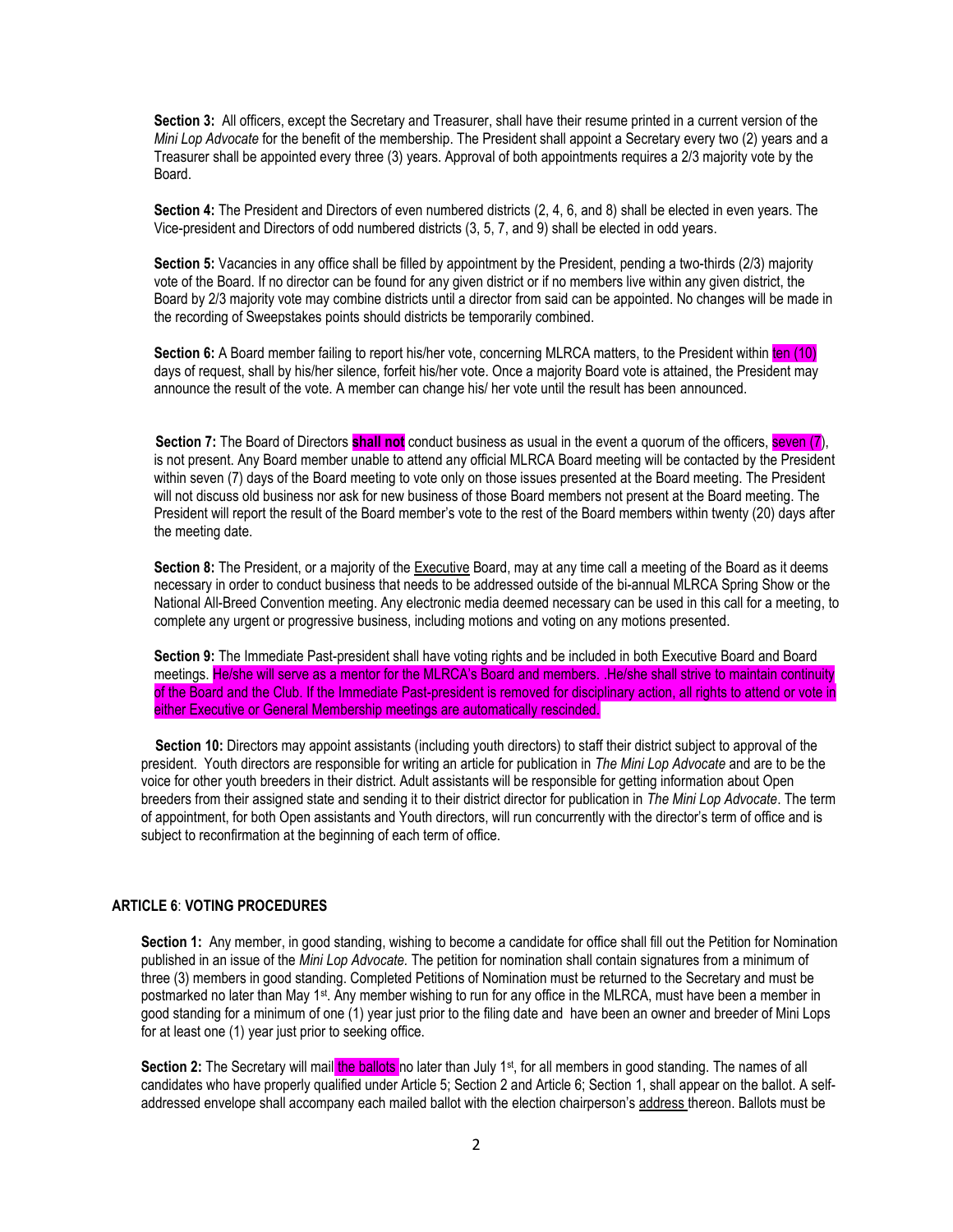postmarked no later than August 1st. The Election committee will count all acceptable ballots and send a certified statement of the results to the President and the Secretary. The President and/or the Secretary will retain the original ballots and the certified statement for one (1) year in the event that there is any question concerning the ballots or election results.

**Section 3:** No person whose name appears on the election ballot may be on the election committee.

**Section 4:** In the event of a tie between two (2) or more persons for the same office, selection shall be made by a runoff election. In the event only one (1) person is running for the office, that person shall be deemed elected to that office by Acclamation.

**Section 5:** Once a person's name appears on a ballot either in print or in the online version of the *Mini Lop Advocate*, it may not be removed unless the person becomes deceased or incapacitated in such a way as to affect their duties. If the person who won the election declines the position; allows their membership to expire; or fails to maintain their status as a member, in good standing, before the election is complete; or pulls out of the election, in accordance with the Roberts Rules of Order, the election MUST go to completeness, meaning the total count must be taken and recorded. A letter is to be conveyed to the general membership stating that the position was not filled and include a detailed explanation. Along with the letter, petitions for nomination will be sent to the general membership allowing a new election to take place, thus allowing any eligible member wishing to run the right to do so. At no time will anyone **NOT** getting the majority vote be entitled to the vacancy. In the event the vacancy is for the position of President, the Vice President will preside as Interim President until the vote is complete and then he/ she shall return to his/ her Vice-presidency position.

**Section 6:** Any member, who has previously resigned an office before their term has expired, must have Board approval by a 2/3 majority to run for any future office. Following a three (3) year probationary period, anyone who has been removed from office based on disciplinary action that has caused that person to be suspended from the club, may petition the Executive Board, in person or in writing, asking permission to run for office. A 2/3 majority approval, by the Board, must be met in order for this to occur.

**Section 7:** Members who submit their membership as a Family Membership, two (2) adults and all youth living at the same address, shall have a maximum of three (3) votes per family. A Household Membership, two (2) adults living at the same address, shall have two (2) votes. A single Adult membership shall have one (1) vote. Youth may choose to purchase an Adult Membership and will have one (1) vote.

## **ARTICLE 7**: **DUTIES OF OFFICERS**

**Section 1:** The President shall preside at all meetings and perform other duties that pertain to his/her office. The President will fill all positions on standing committees by appointment, pending a 2/3 majority vote of the Board.

**Section 2:** The Vice-president shall perform all duties of the President in his/her absence or disability. In case of a vacancy, lasting a maximum of two (2) months, in the office of President, the Vice-president shall succeed him/her in office and fulfill the remainder of the term. He/she will then appoint a Vice-president Pro Tem to fulfill that office for the remainder of the term, pending a 2/3 majority vote of the Board.

**Section 3:** The Immediate Past-president shall have voting rights and be included in both Executive and Board meetings. He/she will serve as a mentor for the MLRCA's Board and club members. If the Immediate Past-president is removed for disciplinary action, all rights to attend or vote in either Executive or General Membership meetings are automatically rescinded.

**Section 4:** The Treasurer shall perform the following duties: be the custodian of all funds; and maintain a local bank account in the name of the MLRCA; and maintain a complete and accurate set of books and records; and act on all membership applications received, in a timely manner; and act on all contest fee requests, in a timely manner; and consult and/or advise the President of any unusual matters; and provide a quarterly report to all Board members and publish in each issue of *The* Advocate; and furnish a detailed annual financial report to the Board showing the MLRCA's general condition. Should the Treasurer be unable to attend either bi-annual meeting, it is his/her responsibility to appoint one, or more, members to attend to their duties in his/her absence. This must be done in a time frame suitable for presentation at both the MLRCA Spring Show and the National All-Breed Convention bi-annual meetings.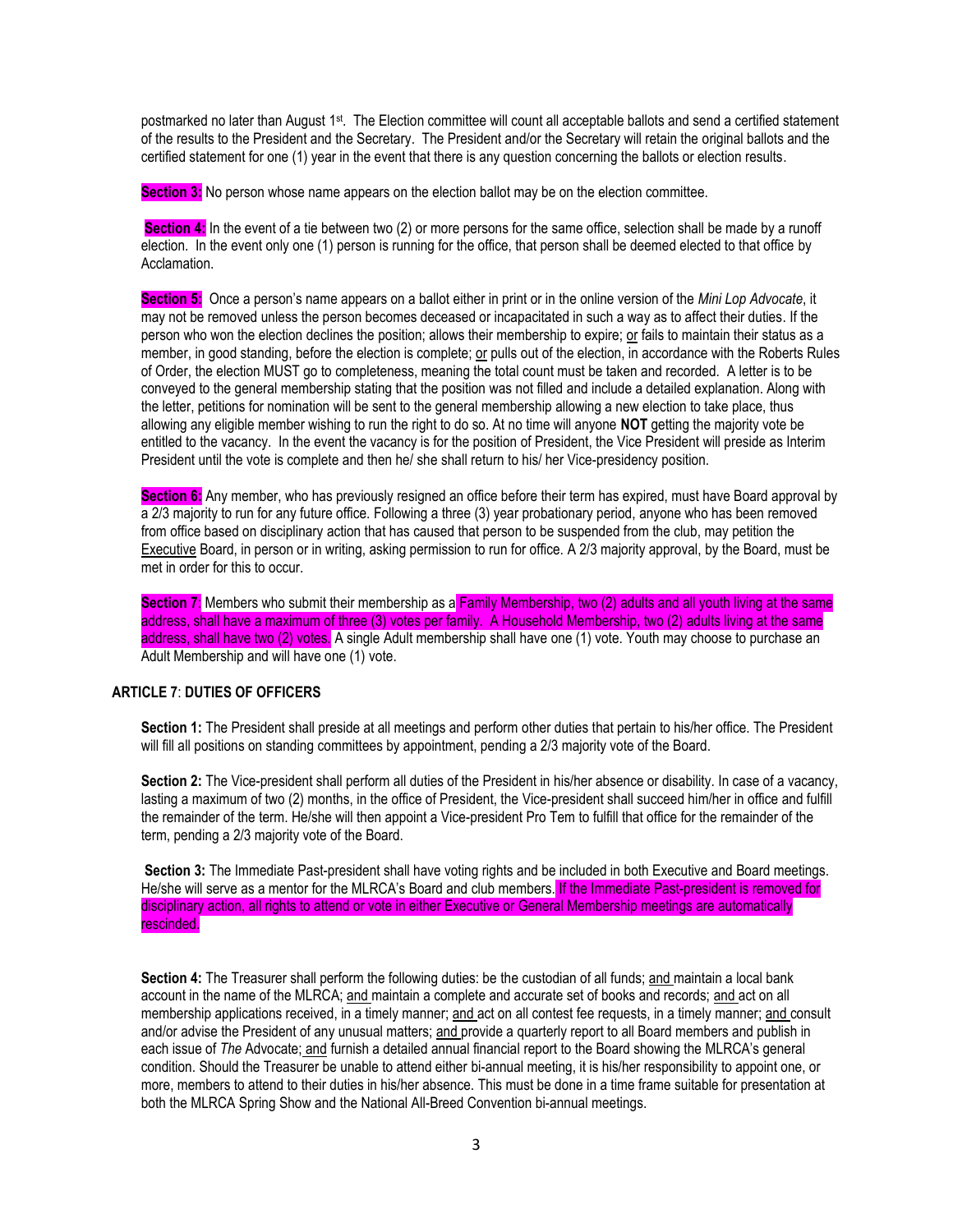**Section 5:** The Secretary shall keep an accurate record of all the meetings; and ask the Board for agenda items; and prepare an agenda for both bi-annual meetings; and confirm membership eligibility for all petitions for office; and perform other duties, which may be assigned by the President or if suggested by the Board, a 2/3 majority approval must be met. Should the Secretary be unable to attend either bi-annual meeting, it is his/her responsibility to appoint one, or more, members to attend to their duties in his/her absence. Both the Secretary and Treasurer shall be bonded to cover the assets of the MLRCA. The Secretary, Treasurer, President, and Vice-president, shall review, and change if necessary, the amount of bond coverage within two weeks (14 days) after the annual National All-Breed Convention Board meeting.

Section 6: The Board shall: have the power to transact all MLRCA business between meetings; and shall vote upon by a 2/3 majority any appointments suggested by the President; and shall act upon charges brought before them; and shall formulate rules; and shall award the location of an annual MLRCA Spring Show; and shall decide on any questions of policy or anything not specifically covered in this Constitution and By Laws. The Secretary shall make a full report at the bi-annual meetings of all matters handled by the Board during the year prior to the meetings. . Any actions taken must be approved by a 2/3 majority vote of the Executive Board.

**Section 7:** The Executive Board shall only be called into session in order to handle issues of such urgency that there is not enough time to contact all Directors and call for a meeting. Within two (2) days, following the Executive Board meeting all remaining Board members must be contacted and informed of any decisions or actions that the Executive Board took. Any action taken must be approved by a 2/3 majority vote of those present at the meeting.

**Section 8:** Directors shall perform the duty of writing an article for publication in each issue of the *Mini Lop Advocate*. Directors should be able to attend, in person, at least 50% of the annual National All-Breed Convention meetings during their term in office.

#### **ARTICLE 8**: **AMMENDMENTS**

This constitution may only be amended as set forth in the By Laws.

## **Mini Lop Rabbit Club of America February 15, 2014**

# **By Laws**

#### **ARTICLE 1**: **MEETINGS**

**Section 1:** The bi-annual meetings shall be held during both the MLRCA Spring Show and the National All-Breed Convention.

**Section 2:** The President, or a majority of the Board present, may call a meeting of the Board, at any time, during the annual National All-Breed Convention, or during the Mini Lop Rabbit Club of America Spring Show. In addition, the President, or a majority of the Board may, at any time, call a Board meeting to order via any electronic media deemed necessary to complete any urgent or progressive business of the Club. Presentations of motions and voting on such motions may also take place via any electronic media deemed necessary. This also holds true for any Executive Board meeting.

#### **ARTICLE 2**: **PARLIMENTARY PROCEDURE .**

**Section 1:** Unless otherwise provided in these Articles, the most current version of *Robert's Rules of Order* governs the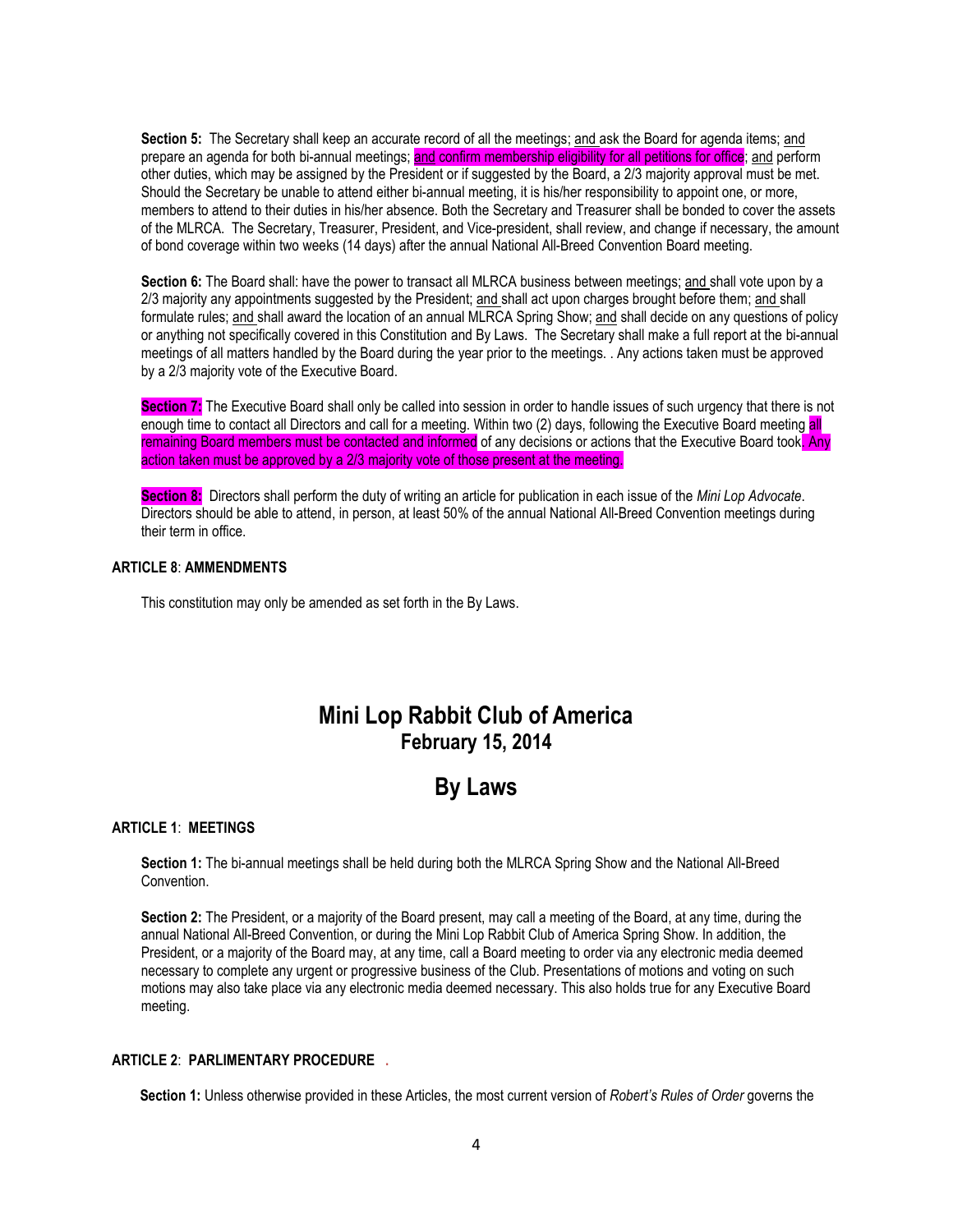transactions of all MLRCA business at all meetings of the Board whether in person or via any electronic media.

**Section 2:** In order to transact business at any general membership meeting of the MLRCA, there shall be a quorum of at least fifteen (15) voting members, in good standing, present, in addition to the officers and directors.

#### **ARTICLE 3**: **DISCIPLINE**

**Section 1:** The Board may, by a 2/3 majority vote, expel any member, or reject an application for membership or renewal, providing charges had been filed by another member, reviewed, and upheld by a 2/3 majority vote of the Board. The lack of good sportsmanship or other action detrimental to the objectives of the MLRCA will likewise be grounds for expulsion if substantiated and approved by a 2/3 majority vote by the Board.

**Section 2:** Any member, against whom charges have been filed, shall be fully informed, in writing, by the Secretary and given thirty (30) days to reply before any action is taken by the Board. The President shall review and approve the letter for accuracy before it is sent to the member.

**Section 3:** Any member who has been expelled or had their request for an application rejected may be eligible for reinstatement after a period of two (2) years, with a mandatory one (1) year probationary period to follow, upon a 2/3 majority of the Board.

**Section 4:** If an Officer or Director does not fulfill his/her duties, as written in these By Laws, or shows a lack of interest in matters of the MLRCA, he/she shall be asked to resign by the President. In the event the President is the individual not fulfilling his/her duties, the Vice-president shall ask him/her to resign. If he/she fails to do so, the Board, by a 2/3 majority vote, shall declare the office vacant. \**Please refer to Article 7; Section 2 of the MLRCA's Constitution.*

**Section 5:** Any member, in good standing, who files charges against another member, must submit two hundred dollars (\$200.00) and a written complaint to the Secretary. If the charges are deemed valid by a 2/3 majority vote of the Board, the two hundred dollars (\$200.00) will be refunded to the plaintiff. If the charges are not deemed valid, the two hundred dollars (\$200.00) will not be refunded and will be used toward the next annual National All-Breed Convention's MLRCA's awards fund. .

## **ARTICLE 4**: **STANDING COMMITTEES**\*

 \**All committees shall consist of volunteer members, in good standing, and/or appointed by the President following approval by a 2/3 majority of the Board.*

#### **Section 1:** *Election committee*

The election committee shall consist of a chairperson and two (2) members, in good standing. Their duty shall be to receive, tally, and certify the results of all elections for the President, the Vice-president, and all Directors within fifteen (15) days after the closing of the polls. The committee will allow ten (10) days after the election deadline for any mail to be received. The ballots and the results will then be mailed, by registered letter, or electronically submitted to the Secretary. If electronically submitted, the original ballots and results list is to be postmarked and mailed by registered mail to the club Secretary within fifteen (15) days after the closing of the polls.

#### **Section 2:** *Auditing committee*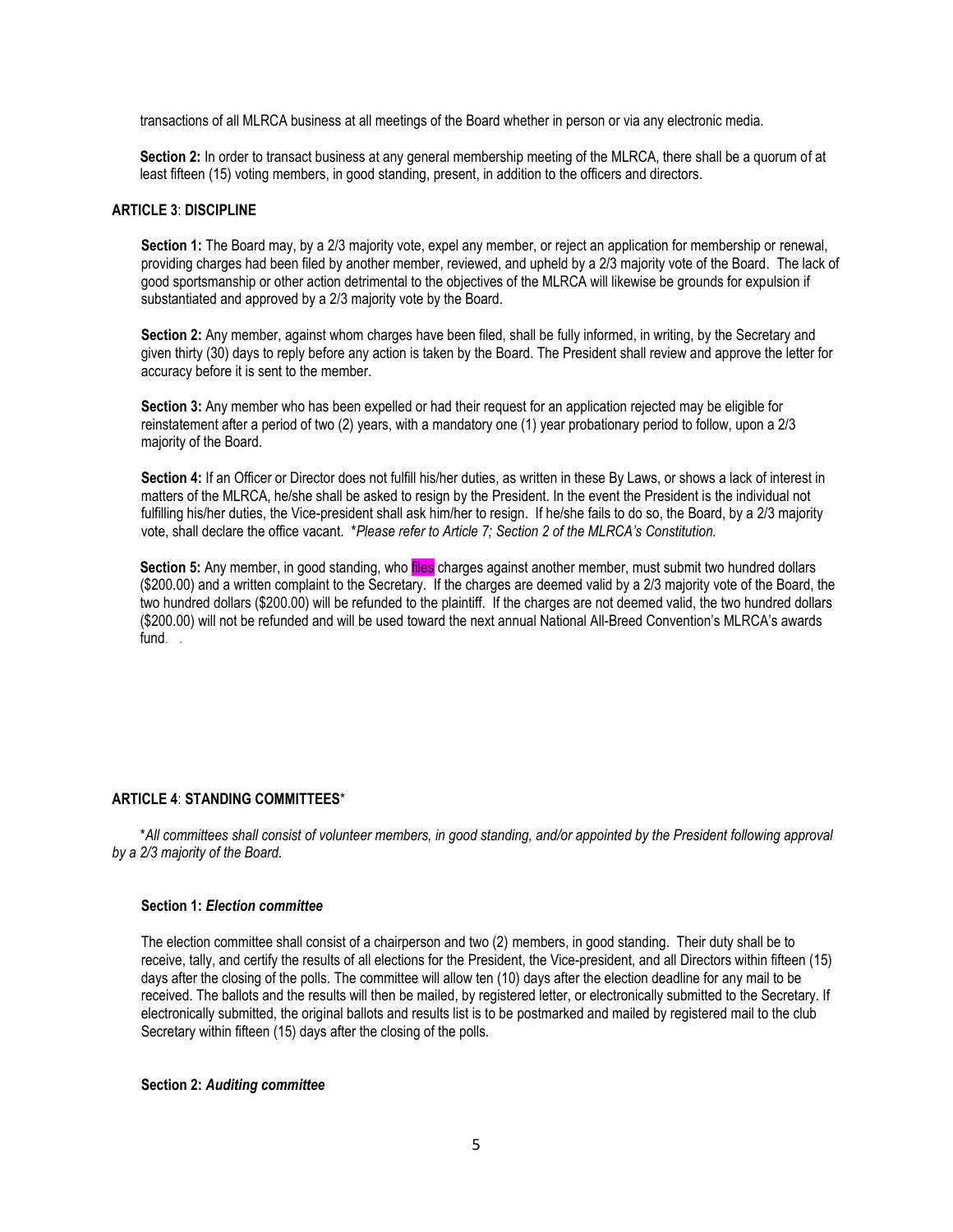The President shall appoint an Auditing Committee consisting of a Chairman (if the chair is an accredited bookkeeper only he/ she will be needed to verify the books) and two (2) additional members (if the Chair is not an accredited bookkeeper), in good standing, from the membership of the MLRCA. The Treasurer will provide the books and a prepared report to the committee, at a date prescribed by the Board, on an annual basis as required by our bond. The committee will audit the books and establish that proper procedures were performed by the Treasurer; and will insure that all monies received and expended were properly controlled and reported; and will review all procedures and assist the Treasurer to insure the most convenient and/or most economical methods were used; and review how all income is derived and all monies are expended. The chairperson will review the report the Treasurer has prepared with the Treasurer and the Treasurer will present the audited report for a membership vote at the annual general membership meeting during the annual National All-Breed Convention.

### **Section 3:** *Show committee*

The show committee chairperson shall handle the recording of show results; and procure the trophies; and oversee the operation of the MLRCA booth; and oversee the arrangement of the annual banquet; and oversee the banquet fun auction; and acquire a host hotel (preferably one where the banquet and fun auction may be hosted). The chairperson may ask others to assist with these duties.

#### **Section 4:** *Official publication editor*

The official publication for the MLRCA shall be called, *The Mini Lop Advocate*. The Editor shall be responsible for all content of the publication and arrange for publication with hard copies to be supplied, upon request, for members with no internet access if online publishing only is utilized. Should finances allow, and the Board approves, *The Mini Lop Advocate* may also be distributed to the entire membership as a catalogue. Should the Editor prefer a second opinion on any questionable material which is submitted for publication, he/she is to consult the President. *The Mini Lop Advocate* is to be published online, or in catalogue form with Board approval. The Editor may request temporary, sixty (60) day time limit, assistance by contacting the President through any media. Approval of this assistant will be granted by a 2/3 majority vote of the Board. The Assistant Editor post will be a voluntary position only. No compensation will be given by the MLRCA. However, the Editor may voluntarily gift a portion of his/her salary to the Assistant Editor if so desired.

#### **Section 5:** *Constitution committee*

The Constitution Committee shall consist of a Chairperson and a minimum of three (3) members, in good standing, appointed by the President one of which shall be the Secretary. Their duty shall be to review the MLRCA Constitution and By Laws on an annual basis to be sure that it reflects the state of affairs of the MLRCA. They shall make recommendations for changes to the Board and shall investigate changes suggested by the Board and membership. The committee, including the Secretary, shall closely monitor when the MLRCA's Board and/or members violate either the Constitution or By Laws voted on and approved by the membership. Any violations or discrepancies should be reported immediately to the President who will then notify the rest of the Board. If the President is in violation of the Constitution and By Laws, any member of the Executive Board may be notified and they will inform the Board members.

#### **Section 6:** *Sweepstakes committee*

The sweepstakes committee shall consist of one or more individuals responsible for both Open and Youth sweepstakes. The sweepstakes committee shall be appointed by the President, subject to Board approval by a 2/3 majority vote, and be governed by the President. When a sweepstakes person resigns or quits without notice, the President and the Board are to be notified in writing, by the Secretary. This opening is to be published in the *Mini Lop Advocate*, thereby notifying the general membership. Any member, in good standing, wishing to apply for the position must submit a written request for an application to the Secretary. The application will be reviewed by the Board and must be approved with a 2/3 majority vote.

## **ARTICLE 5**: **COMPENSATION**

 **NO compensation shall be paid for any position unless the MLRCA's bank account shows a balance of twenty thousand dollars (\$20,000.00) or more. At which time the following policies will be enacted.**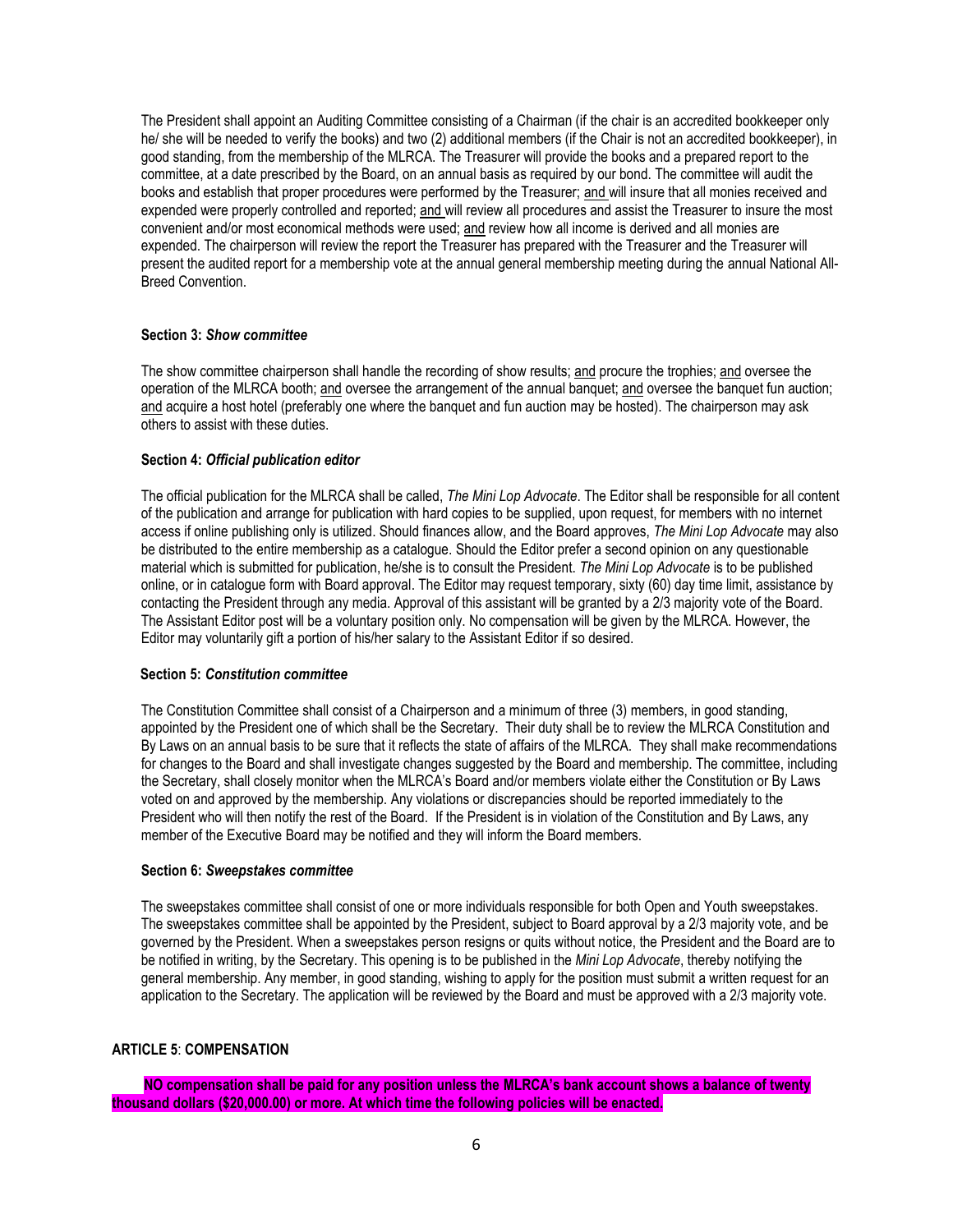**Section 1:** The Secretary and Treasurer shall receive an amount, as determined by the Board as appropriate compensation, and passed by a 2/3 majority of the Board. This compensation is to be reviewed annually at the Board meeting at the annual National All-Breed Convention.

**Section 2:** The MLRCA will reimburse the President, Secretary, and Treasurer for travel and lodging expenses, pending the copy of receipts is approved, for an amount not to exceed two hundred dollars (\$200.00) per officer for attendance at the MLRCA meeting held during the annual National All-Breed Convention and at the annual meeting held during the MLRCA Spring Show. The receipts are to be reviewed and approved by a two (2) person committee of Directors in attendance at the bi-annual meetings, appointed by the President or Vice-President (only if the President is not in attendance). If two (2) Directors are not in attendance, members, in good standing, may be appointed. This compensation is to be reviewed annually at the Board meeting at the annual National All-Breed Convention.

**Section 3:** The Sweepstakes Chairperson shall receive an amount, determined and approved by a 2/3 majority of the Board, as appropriate compensation. This shall be paid within 10 days of receiving the end of the year final sweepstakes reports. This compensation is to be reviewed annually at the Board meeting at the annual National All-Breed Convention.

**Section 4:** The Board reserves the right to seek bids for an Editor for the official publication of the MLRCA, *The Mini Lop Advocate*; and to award the bid to the person who submits both the best qualified and most fiscally responsible bid as determined and approved by a 2/3 majority vote of the Board. The bid price is to be paid on a per issue basis. This compensation is to be reviewed annually at the Board meeting held during the National All-Breed Convention.

## **ARTICLE 6**: **DUES**

**Section 1:** Membership dues shall be assessed and recommended by the Board for approval by 2/3 of the members present at the annual meeting held during the National All-Breed Convention. Membership dues shall includel a Single Adult Membership; and a Household Membership, any two (2) adults living at the same address; and a Family Membership, any two (2) adults and all children, under the age of eighteen (18), living at the same address; and a Youth Membership, any child under the age of eighteen (18); and a Life Membership (LM). With the exception of the Life Membership, prices will be assessed and recommended for both one (1) year and three (3) year memberships. Single Adult, Household, or Family Life Memberships may be purchased at twelve (12) times the current one-year membership rate for the correct division. Youth Life memberships may be purchased at either a Single Adult membership rate or at the Family Membership rate of twelve (12) times the current membership rate (purchaser pays the lesser of the two rates). .

Family Memberships will receive a maximum of three (3) votes per household. Only youth purchasing a Single Adult membership will receive full voting rights per Article 6, Section 7 in the Constitution. Youth exhibitors may enter youth shows if they are between the ages of five (5) and eighteen (18) years. An adult cannot show in youth classes at any time.

**Section 2:** All members shall be notified by the Secretary thirty (30) days prior to the expiration of their membership. Sweepstakes points will not be awarded during any period of lapsed membership. When a lapsed membership is renewed, points will, once again, be awarded from the date the Secretary receives the membership renewal. Any points earned prior to the membership lapse will be retained in the current sweepstakes year. A sixty (60) day grace period will be allowed before a membership is terminated.

## **ARTICLE 7**: **AMENDMENTS**

**Section 1:** This Constitution and By Laws may be amended by a two-thirds (2/3) majority of all votes cast by a ballot which shall be mailed to the entire membership. All members, in good standing, will be notified in writing of the current amendment; the proposed amendment change; and one (1) ballot per adult voting member will be furnished. All ballots must be returned to the Secretary who has the responsibility of verifying all memberships. The President may, per the Secretary's request, appoint a two (2)-person committee to tally the votes; prepare a written report; and mail the report and